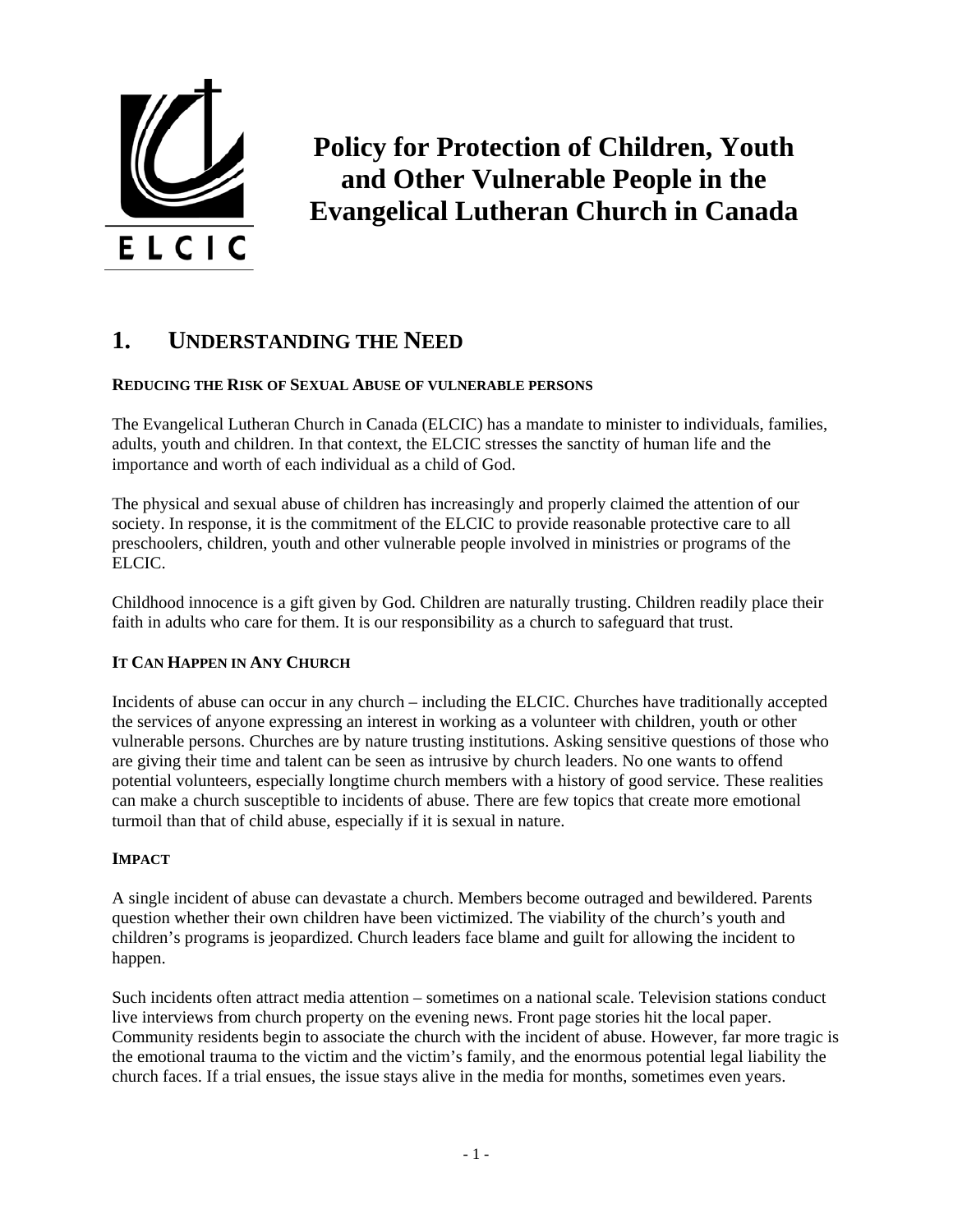## **2. UNDERSTANDING ABUSE**

### **DEFINITIONS**

*Abuse* is characterized as follows:

- It can be physical, emotional or sexual;
- It always involves the misuse of power;
- Misuse of power takes place when people take advantage of the authority or power they have over vulnerable people. Vulnerable people include adults with physical or mental disabilities and children.

*Physical abuse* is using physical force or action that results, or could result, in injury to a vulnerable person. It is more than reasonable discipline. Sometimes injury is caused by over-discipline. Injuring a child, youth or other vulnerable person is not acceptable, regardless of differing cultural standards on discipline.

- In 97 per cent of reported cases of physical abuse, parents are the perpetrators.\*
- The perpetrator of physical abuse is approximately 1.5 times more likely to be male than female.\*

*Emotional abuse* is a pattern of hurting an individual's feelings to the point of damaging their selfrespect. It includes verbal attacks, insults, humiliation or rejection. A child, youth or vulnerable person who is emotionally harmed may demonstrate severe anxiety, depression, withdrawal, self-destructive or aggressive behaviour.

*Sexual abuse* occurs when a child, youth or other vulnerable person is used by somebody else for sexual stimulation or gratification. Sexual activity between children or youth may also be sexual abuse if older or more powerful children or youth take sexual advantage of those who are younger or less powerful.

*Sexual abuse* includes behaviour that involves touching and non-touching aspects.

Types of sexual abuse that involve touching include:

- Fondling
- Oral, genital and anal penetration
- Intercourse

\_\_\_\_\_\_\_\_\_\_\_\_\_\_\_\_\_\_\_\_\_\_\_

• Rape

<sup>\*</sup> Wolfe, David. Child Abuse. Implications for Child Development and Psychopathology. Newbury Park, California: Sage, 1987. P.20.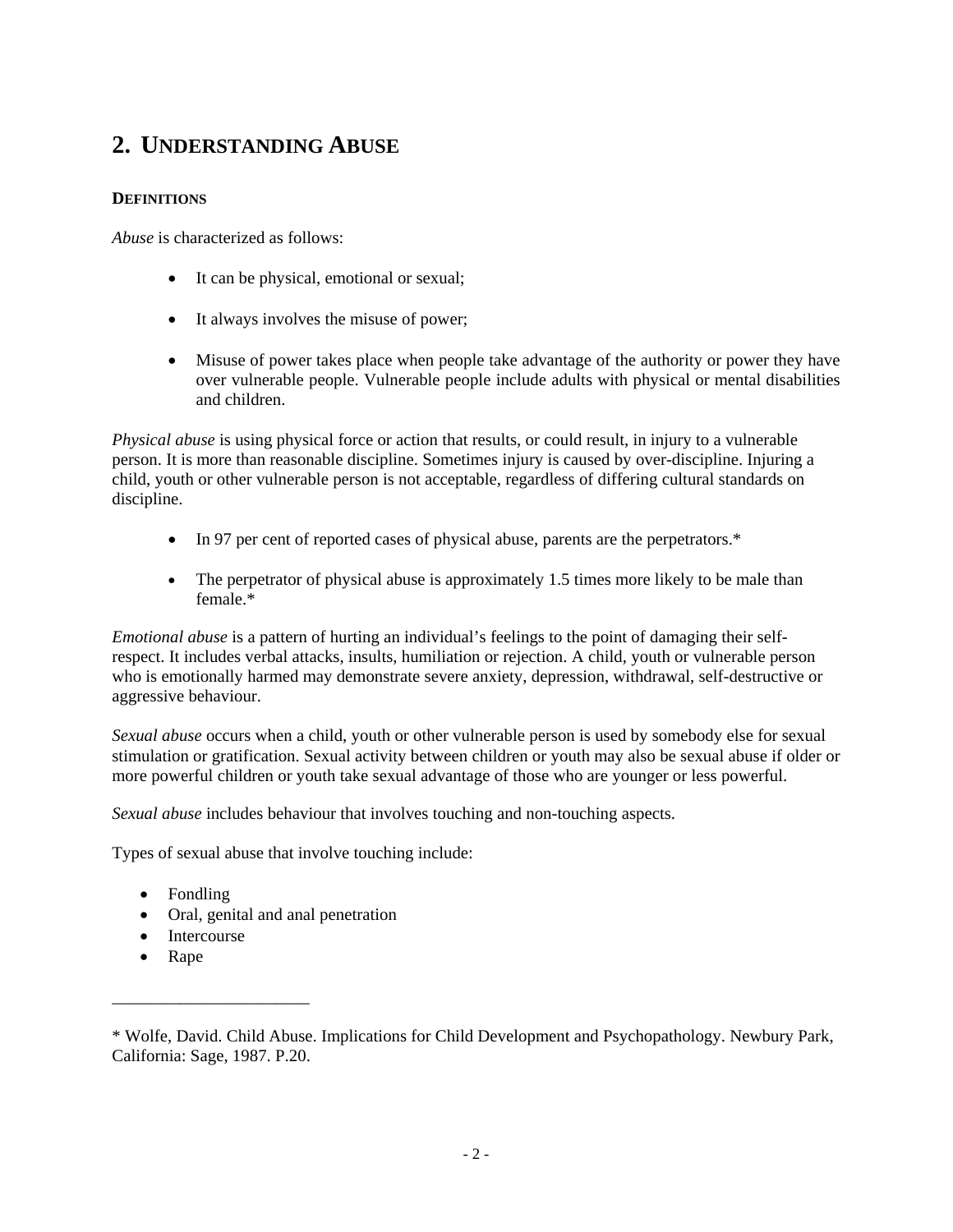Types of sexual abuse that do not involve touching include:

- Verbal comments
- Exposure to pornography
- Obscene phone calls, e-mail or other communications
- Exhibitionism
- Allowing children to witness sexual activity

### **SYMPTOMS OF ABUSE AND MOLESTATION**

Church volunteers and staff should be alert to the physical signs of abuse and molestation, as well as to behavioural and verbal signs that a victim may exhibit.

Physical signs may include:

- lacerations and bruises
- nightmares
- irritation, pain or injury to the genital area
- difficulty with urination
- discomfort when sitting
- torn or bloody underclothing
- venereal disease

Behavioural signs may include:

- anxiety when approaching church or nursery area
- nervous or hostile behaviour toward adults
- sexual self-consciousness
- "acting out" sexual behaviour
- withdrawal from church activities and friends

Verbal signs may include the following statements:

- I don't like (names a particular person).
- (Particular person) does things to me when we're alone.
- I don't like to be alone with (particular person).
- (Particular person) fooled around with me.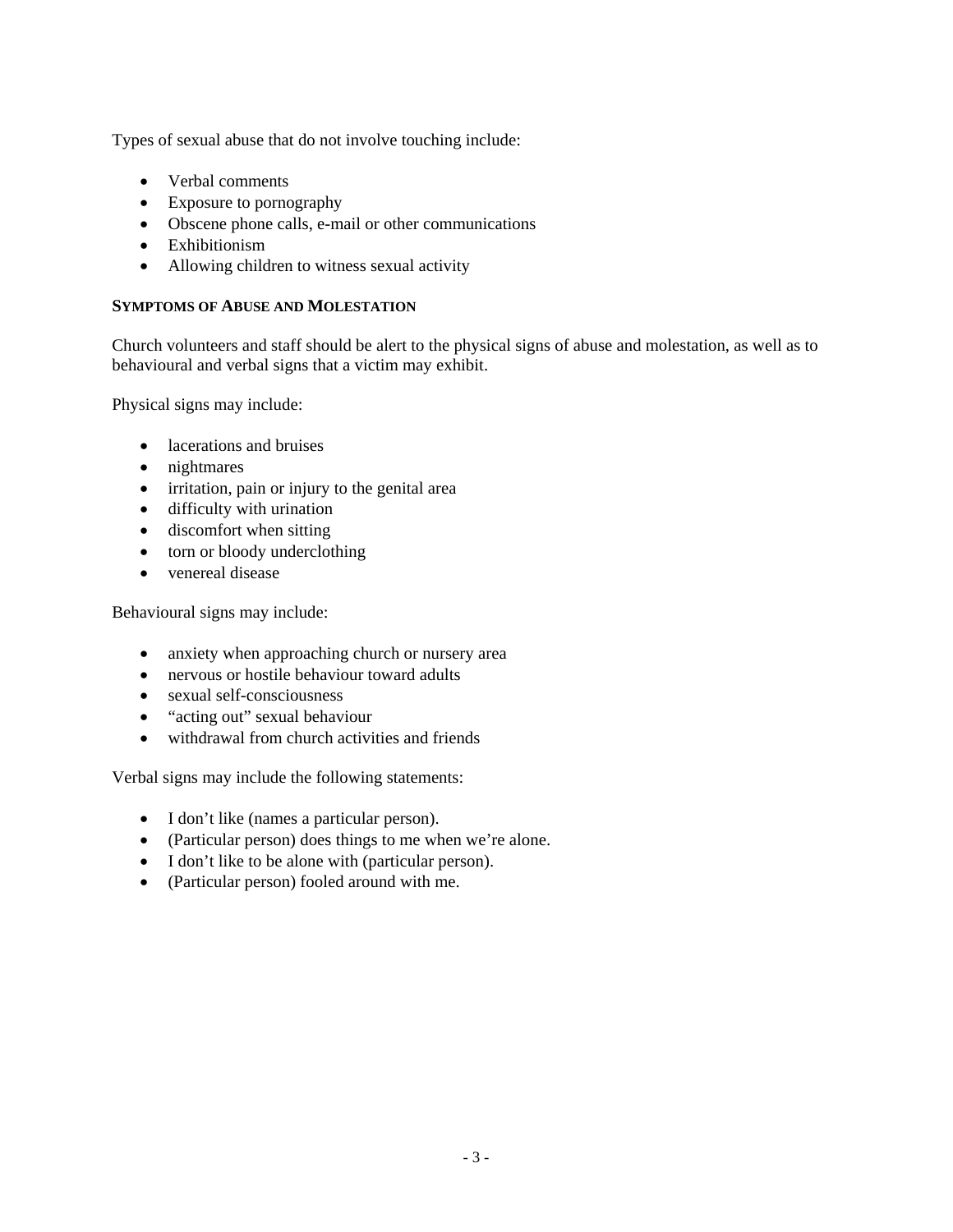### **THE EFFECTS OF SEXUAL ABUSE OF VULNERABLE PEOPLE**

Child sexual abuse robs children of their childhood and can potentially scar its young victims for life. Too often, in the past, the effects of abuse were minimized or dismissed. Children were viewed as being resilient. Recent research has shown that children can suffer significant pain from even a single abusive incident. Church members must be aware of the pain and long term suffering that can accompany such abuse. Abused children can display a wide range of negative symptoms in the aftermath of abuse. Abuse can result in abnormal fears, post traumatic stress disorder (PTSD), aggressive behaviour, sexual "acting out," depression and poor self-esteem. Sexually transmitted disease is also a possible outcome.

The degree of damage depends upon several factors including the intensity, duration and frequency of the abuse. In addition, the relationship of the perpetrator to the child matters. If the abuser is a known and trusted authority figure in the child's life, the degree of impact increases dramatically.

Consequences of child sexual abuse can plague victims into adulthood. Outcome studies of adult survivors of child sexual abuse suggest the following effects: sexual dysfunction, eating disorders, substance abuse, promiscuity, disassociation from emotions, and possible perpetration of sexual abuse on others. When church leaders, pastors, and respected congregational volunteers perpetrate the abuse, lifelong religious confusion and deep feelings of enmity toward God and the church can occur.

### **THE PROFILE OF A CHILD MOLESTER**

Who is the typical child molester? Some church leaders assume that molesters are "strangers wearing trench coats" or "dirty old men." These stereotypes are not only inaccurate, but they also contribute dangerously to a false sense of security. Researchers in the field of child sexual abuse currently indicate that no single profile fits the various perpetrators of abuse. Church leaders can become preoccupied screening for stereotypes, while not suspecting the real molester could be an active adult or teen in the church.

### **CONSIDER THE FOLLOWING**

If abuse occurs in the church, a respected member will most likely be the molester. Emphasis upon "stranger danger" will leave the church ill prepared. While it's uncomfortable even to consider this, the most likely assailants include Sunday School teachers, religious educators, nursery or preschool volunteers, teachers in a church operated school, camp counselors, Scout leaders, "concerned" adults who volunteer to transport children to church, and clergy. Trusted adults – male or female – can easily mislead children. Most incidents of child sexual abuse take place in the context of an ongoing relationship between the abuser and the child.

- Over 80% of the time, the abuser is someone known to the victim.
- Most abuses take place within the context of an ongoing relationship.
- The typical offender is between the ages of 20 and 30 years.
- 20% of sex offenders begin their activity before the age of 18.
- Child abusers are often married and have children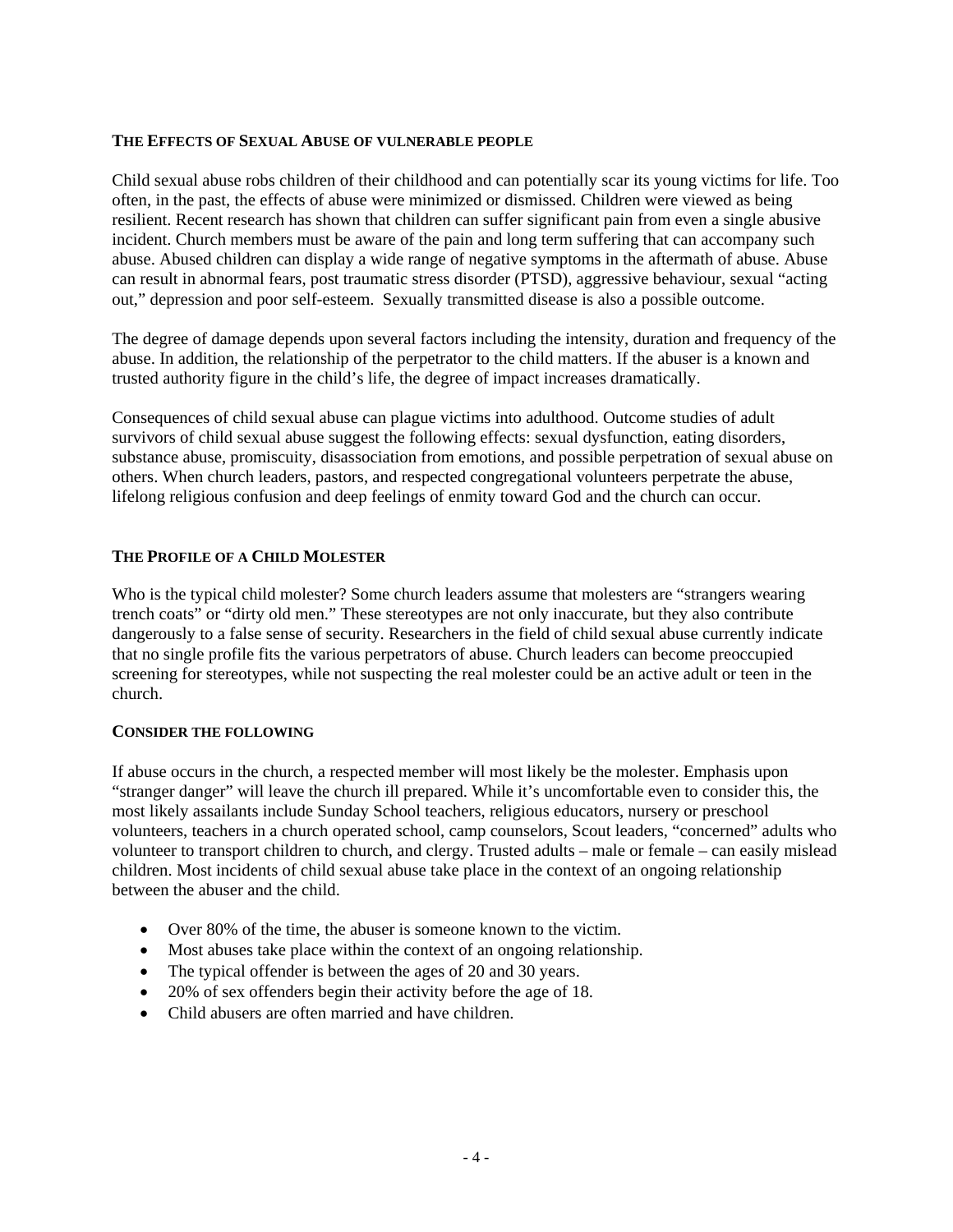# **3. THE CHURCH'S LEGAL VULNERABILITY**

### **WHY CHURCHES ARE VULNERABLE**

Churches have unique features that can make them susceptible to incidents of molestation. This risk increases dramatically for overnight activities.

### A. **Access**

The Boy Scouts, Big Brothers, and similar organizations have instituted comprehensive programs to reduce the risk of child molestation. Child molesters are attracted to an institution in which they have immediate access to potential victims in an atmosphere of complete trust.

### B. **Need**

Most churches struggle to get adequate help for children's and youth programs. Recruiting Sunday School teachers, for example, can become an unending effort. Turnover among volunteers is also high. A willing volunteer provides welcome relief.

Churches need to understand the extent of their liability. Churches are not "guarantors" of the safety and well-being of children. They are not absolutely liable for every injury that occurs on their premises or in the course of their activities. Generally, they are responsible only for those injuries that result from their negligence. Victims of molestation who have sued a church often allege that the church was negligent in not adequately screening applicants or for not providing adequate supervision.

### **C. The Civil and Legal Liability of the Church**

Increasingly and often more dramatically, the church and its personnel (i.e. staff, Council members, officers and pastors) are being held accountable for the acts of individual abusers within the church even though neither the church, nor its leaders were aware of the abuse or condoned it. Churches are being sued in Civil Courts for damages sustained by victims and their families. Those victims and their families are attempting to hold churches accountable by alleging that:

- the church is vicariously liable for the acts of its personnel, be they paid staff or volunteers, regardless of whether the church was itself negligent or even knew of the abuse;
- the church was negligent in its hiring or accepting personnel, whether paid or volunteer;
- the church was negligent in the supervising or monitoring of its personnel or membership.

(Church and the Law Update, June 1994)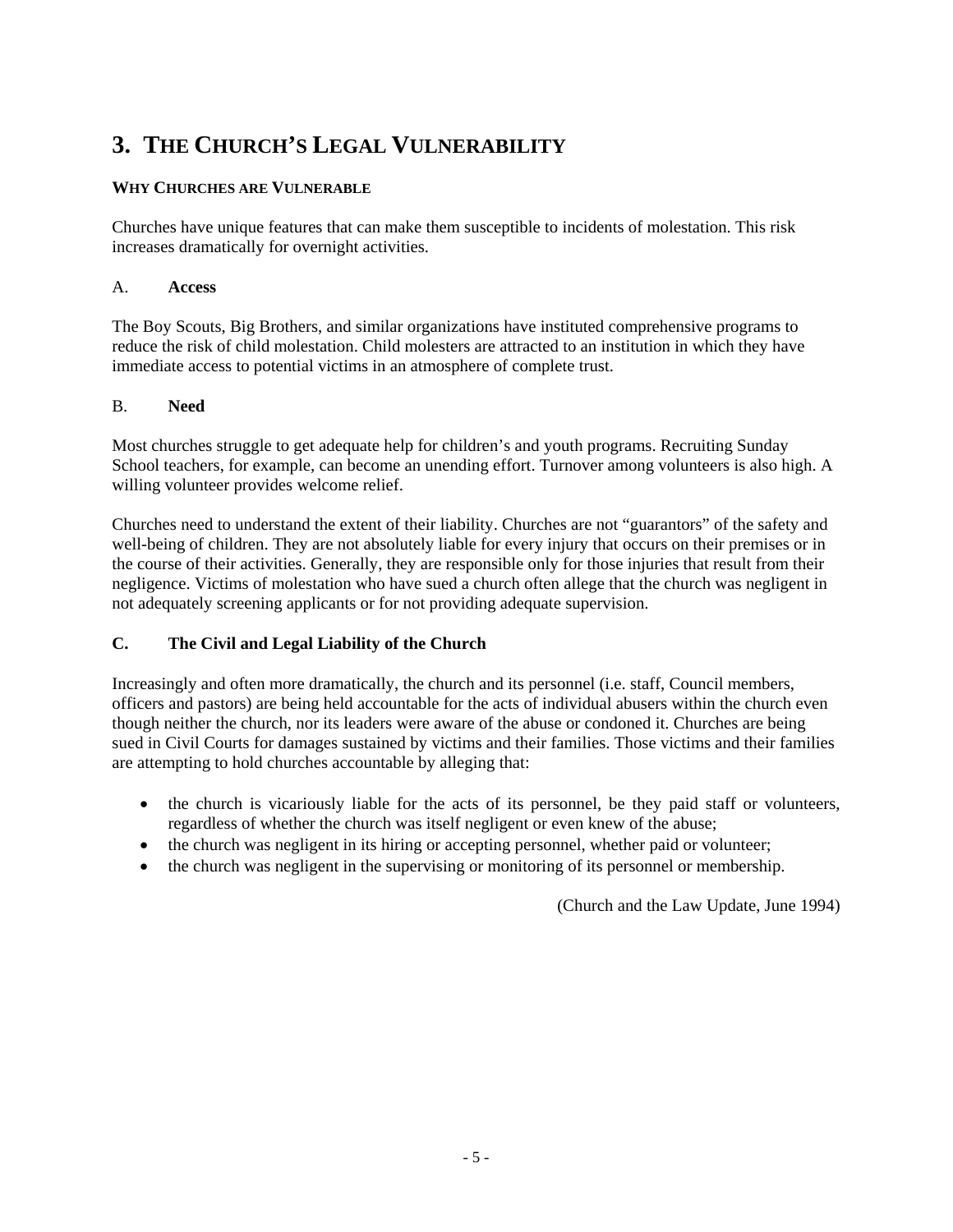## **4. PROTECTION PROCEDURES**

### **COMMITMENTS**

The Evangelical Lutheran Church in Canada makes the following commitments to protect children, youth and vulnerable adults, and those who minister to and with them:

- 1) Screening of those who work with children, youth and other vulnerable individuals is important.
- 2) All salaried staff will undergo a *police records check*.
- 3) All employees and volunteers who work with preschoolers, children and youth will be made familiar with the nature of child sexual abuse.
- *4)* All employees and volunteers who work with preschoolers, children and youth will be made familiar with the guidelines contained in the *Policy to Protect Children, Youth and Other Vulnerable People in the ELCIC.*
- 5) The policies to prevent sexual abuse are regarded seriously and will be enforced.
- 6) All volunteers will sign a VOLUNTEER MINISTRY COVENANT, agreeing to comply with church policies and guidelines.
- 7) In general, two unrelated adults, preferably one male and one female, will be present during activities involving children and youth.
- 8) In general, volunteers will be permitted to work with preschoolers, children or youth only after they have been active participants of an ELCIC congregation, ministry or office for a period of six months. (This provision may be waived where the person is transferring in from another church and/or has a letter of recommendation signed by a minister of that church.)
- 9) References for volunteers applying for any position involving work with preschoolers, children or youth will be checked. The right to require a police records check is reserved. A police records check will always be required in those instances where someone is a new resident or unknown to the church community or where an applicant's credentials cannot be verified.
- 10) A directory of names and addresses of parents and children will be carefully maintained.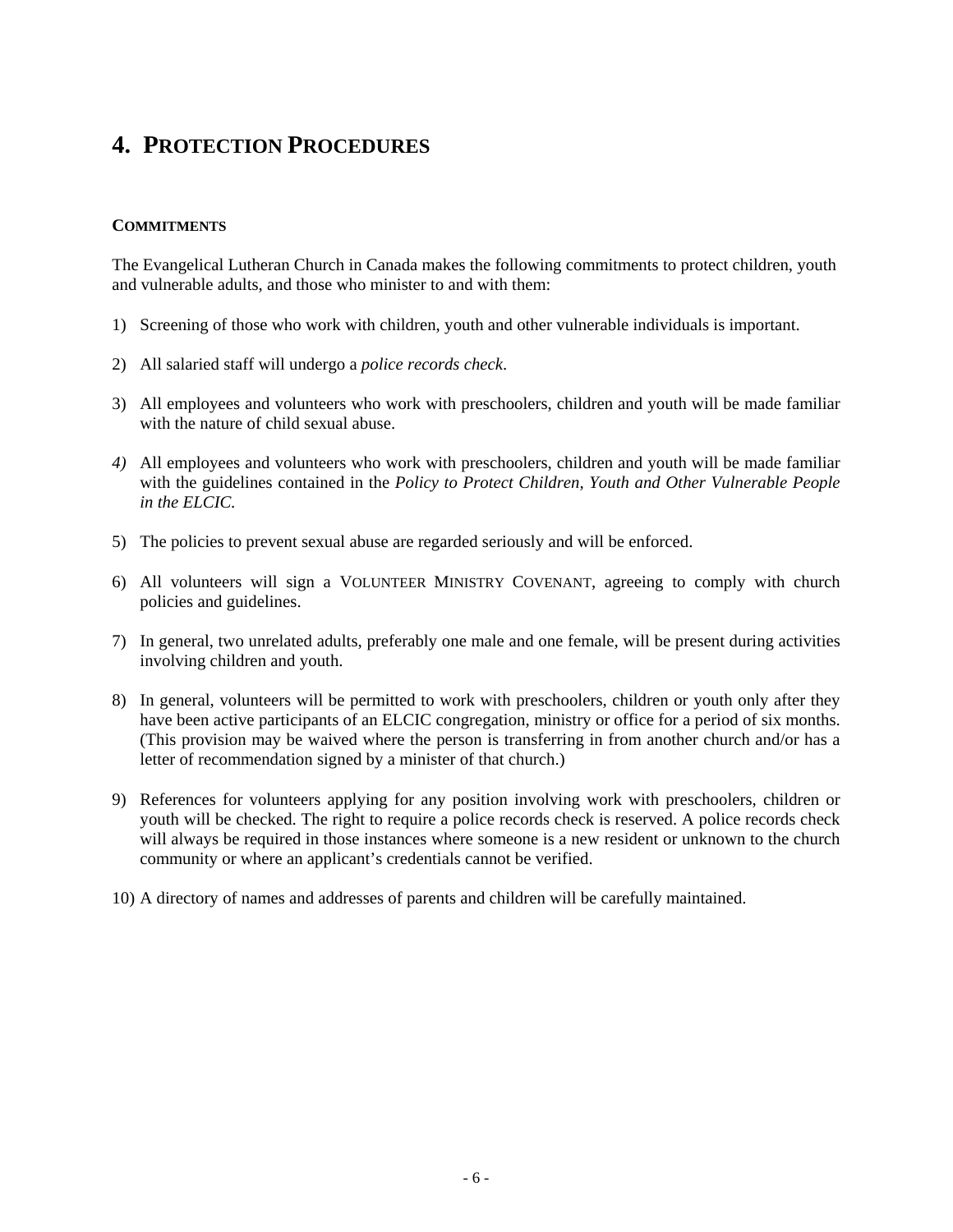### **WASHROOM GUIDELINES**

Parents are to be encouraged to take their children to visit the washroom prior to each class or service. This recommendation is to be communicated to parents at the beginning of each new school year, and throughout the year to newcomers.

### **A. Nursery**

As a general rule, volunteers in the nursery will not be expected to change diapers. However in the event that this becomes necessary the following rules will apply:

- Diaper changing must always take place in such a way that another nursery volunteer or responsible adult can see the child being changed.
- Young volunteers must be of confirmation age or older, with appropriate training, before being permitted to change diapers.

### **B. Preschool**

- For a group of preschoolers, two adults will escort the children to the washroom.
- If just one child must go to the washroom, the adult volunteer should escort the child to the washroom and prop the outside door open. The volunteer should then remain outside the washroom door and wait for the child before escorting him or her back to the classroom. The volunteer should call the child's name if they are taking longer than seems necessary.
- The volunteer should never be alone with a child in an unsupervised washroom and never go into a washroom cubicle with a child and shut the door.
- When preschool children need assistance in the washroom, an adult may enter the washroom cubicle to assist only when a second adult is within visual contact. If this is not possible, inform another adult when taking a child to the washroom and when returning.
- A second adult should be within visual contact. If this is not possible, inform another adult when taking a child to the washroom and when returning.
- In light of the fact that most abusers are male, and for the protection of male volunteers, it would be wise for men to avoid assisting boys or girls of any age in the washrooms. It is suggested that only women assist children in the washrooms.

### C. **Ages 5-7**

- A child seven years of age or younger should not be sent to the washroom alone, but should be accompanied by an adult volunteer.
- For children seven years of age and under, the adult volunteer should escort the child to the washroom, and prop the door open to make sure that everything is in order. The volunteer should then remain outside the washroom door and wait for the child before escorting him or her back to the classroom.
- The volunteer should call the child's name if they are taking longer than seems necessary.
- The volunteer should never go into a washroom cubicle with a child/youth and shut the door.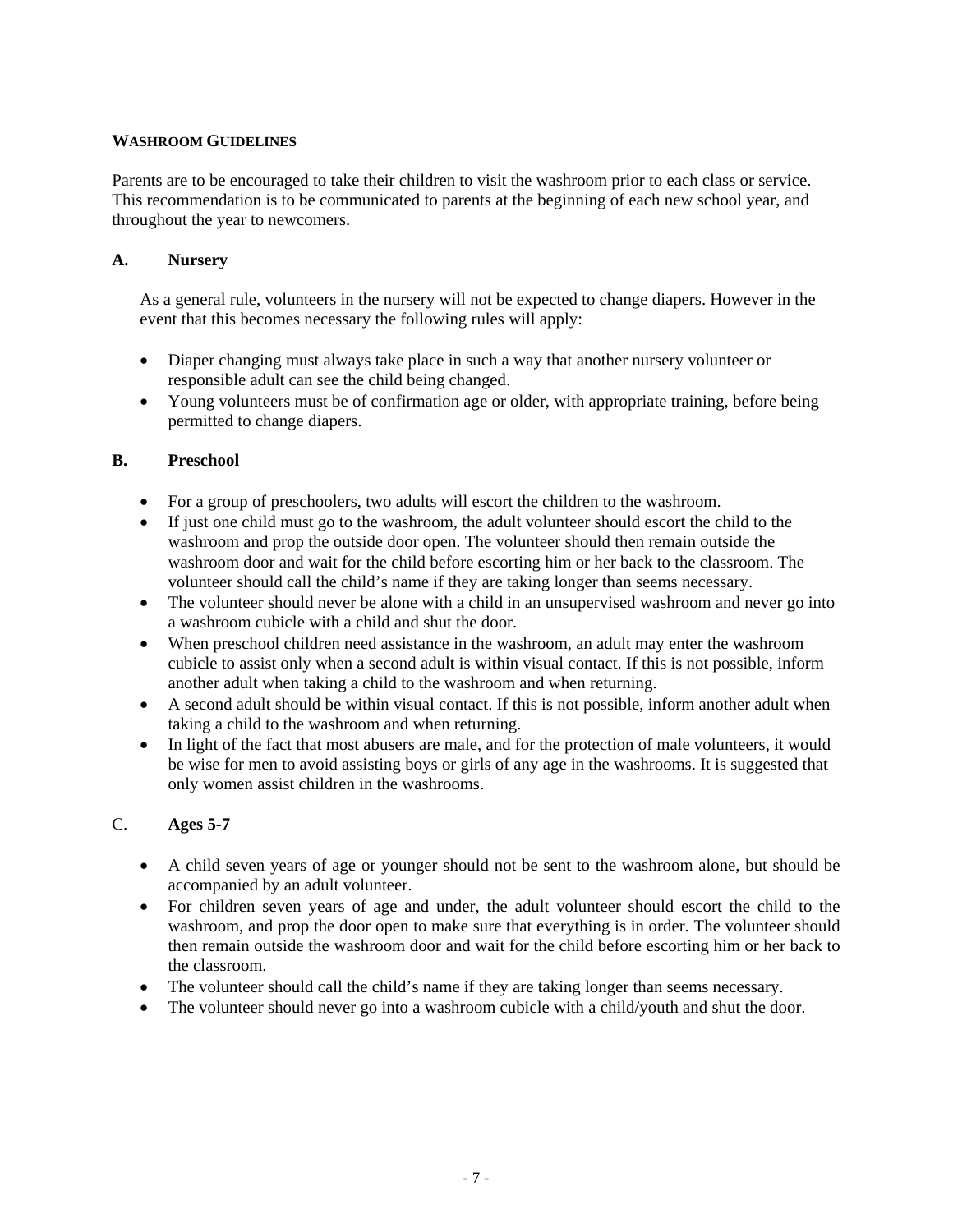### **PROPER DISPLAY OF AFFECTION**

Touch is an essential responsibility in nurturing lives. Volunteers need to be aware of, and sensitive to, differences in sexual development, cultural differences, family backgrounds, individual personalities, and special needs. Physical contact with children should be age and developmentally appropriate. The following guidelines are recommended as healthy and positive displays of God's love:

### 1. **Appropriate Touch**

Love and caring can be expressed in the following appropriate ways:

- Bend down to the child's eye level and speak kindly; listen to him or her carefully;
- Take a child's hand and lead him or her to an activity;
- Put an arm around the shoulder of a child who needs quieting or comforting;
- Take both of the child's hands as you say, "You did such a good job!" (or "I'm so glad to see you. We've missed you!" etc.);
- Pat a child on the head, hand, shoulder or back to affirm him or her;
- Hold a child by the shoulders or hand to keep his or her attention while you redirect the child's behaviour;
- Gently hold a child's chin to help him or her focus on what you are saying;
- Hold and console a preschool child who is crying.

### B. **Inappropriate Touch**

Staff and volunteers should avoid:

- Kissing a child or coaxing a child to kiss you;
- Extended hugging;
- Tickling;
- Touching a child in any area that would normally be covered by a bathing suit (except when assisting a child with toileting as outlined previously);
- Carrying older children or having them sit on your lap;
- Being alone with a child.

### **STAFFING AND SUPERVISION GUIDELINES**

Church staff and volunteers should always conduct themselves appropriately, being an example of integrity, respect and honesty to those in their care. The desire is to provide a safe and loving environment where children and youth feel comfortable and are protected.

### **A. Supervision**

Programs that involve children and youth must always include adequate supervision. Supervision should also be maintained before and after the event until all children are in the custody of their parents or legal guardians.

### **B. Two Adults**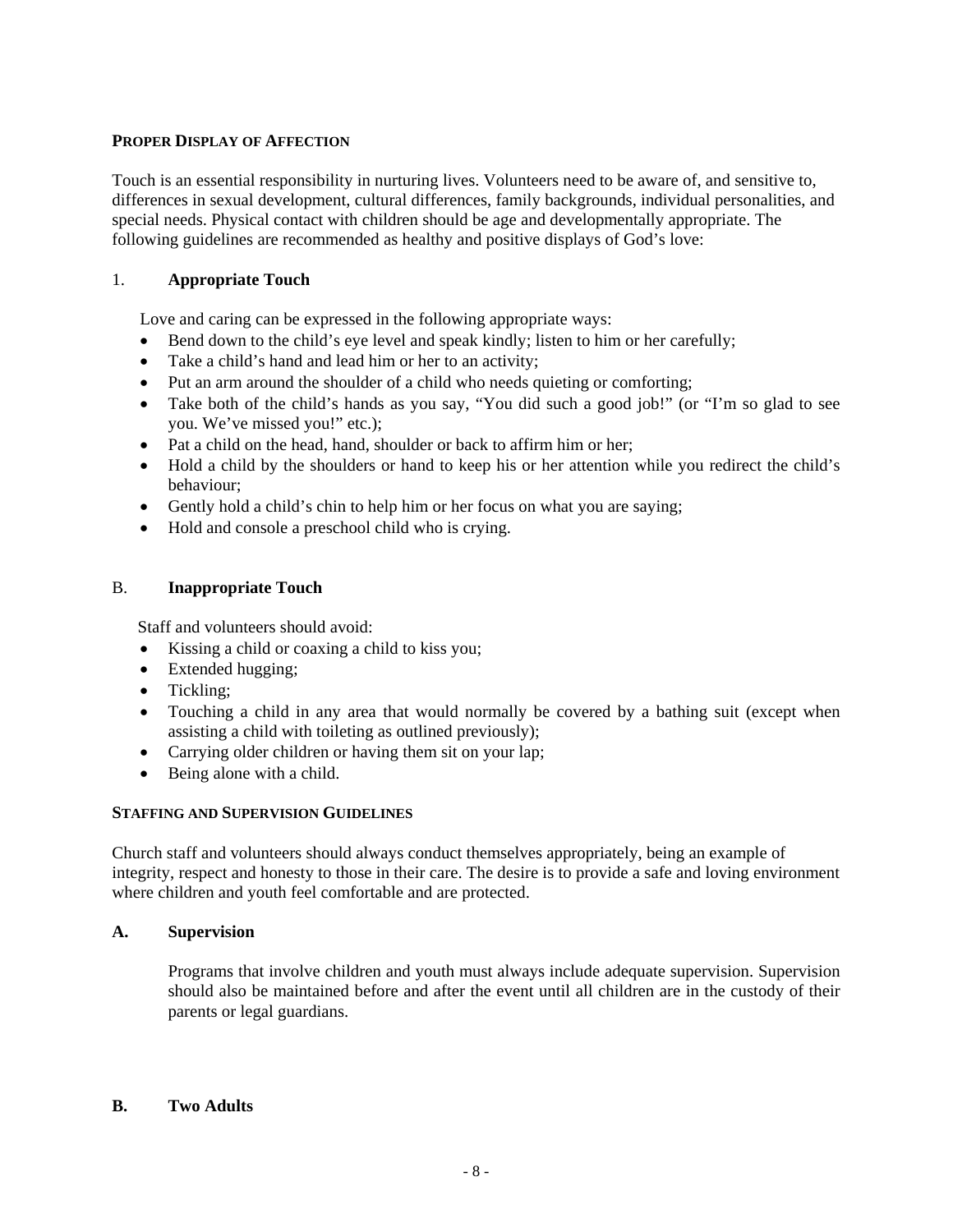In general, there are to be two unrelated adults in any enclosed room with children or youth. Family (couple) ministry teams work well and are encouraged as a method of staffing. However, for the protection of this family, we recommend the presence of at least one other volunteer not related to the family.

### **C. Parental Permission**

Consent of a parent must be obtained before transporting or being alone with a child or youth. Children and youth must also have written parental permission for involvement in confirmation ministry programs, (Name of Congregation) Youth, or other church-sponsored field trips or outings. See ACTIVITY PERMISSION FORM (Document G).

### **D. Day Trips**

- Activities conducted away from church property should be pre-approved by the congregational pastor or the manager or director of the ministry, program or office.
- Parents should be notified at least one week prior to the outing.
- A completed ACTIVITY PERMISSION FORM (Document G) and MEDICAL PERMISSION FORM (Document H) are required for each child participating in day trips.
- Day trips must be supervised by a minimum of two approved, unrelated adult leaders.
- All supervising adults must be approved volunteers.
- When transporting children is involved in an activity, all drivers must have a valid driver's license and current automobile insurance. The number of persons per car must never exceed the number of seat belts.

### E. **Overnight Events**

- Overnight activities should be pre-approved by the congregational pastor or the manager or director of the ministry program or office.
- Parental permission should be secured in writing for over-night events.
- A completed ACTIVITY PERMISSION FORM (Document G) and MEDICAL PERMISSION FORM (Document H) are required for each child participating in overnight events.
- Overnight trips must be supervised by a minimum of two approved, unrelated adult leaders.
- Overnight activities should have a minimum ratio of one adult leader for every five children or one adult leader for every nine youths. Each leader should have an assigned group of children/youth for whom they will be responsible during the overnight event.
- All supervising adults must be approved volunteers.

### **WHAT DOES THIS MEAN?**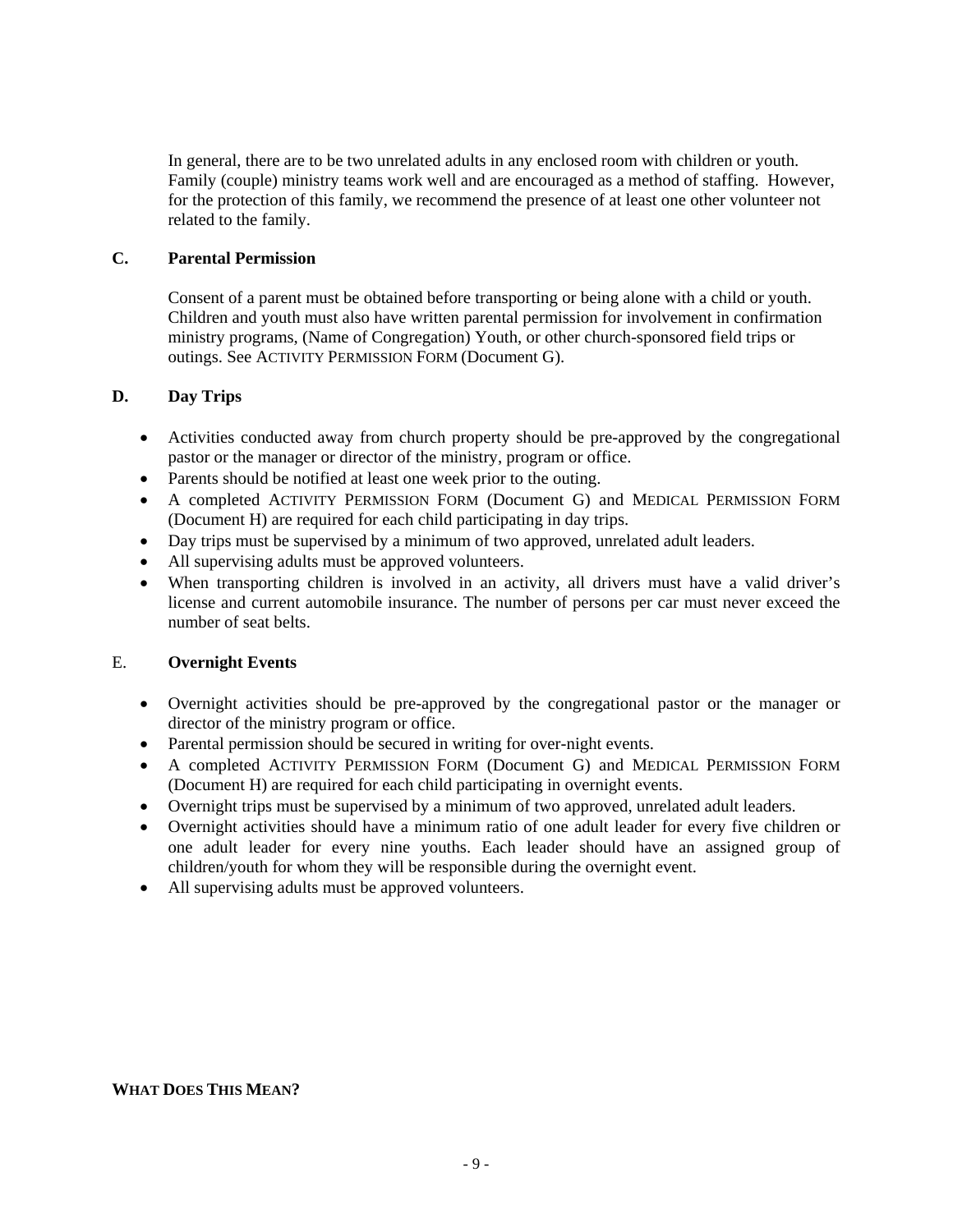### **A. What Does this Mean for Nursery, Sunday School and Confirmation Ministry?**

- All Sunday School and Nursery staff must wear name tags so that they can be easily identified.
- Two unrelated adults should be with any group of children. If it is necessary for an adult to be alone with children, there must be a window in the door providing an unobstructed view of the children or the door must be left open.
- Each Sunday, the Sunday School Coordinator (or designate) should make regular visits to ensure each class is properly staffed and supervised.
- Should there be a nursery staffed by volunteers, a sign-up sheet indicating child's name, parent's name and parent's location should be provided in the nursery.
- Children should not be dropped-off in a pre-school classroom without a teacher or care-giver present.
- Pre-school children should be released only to a parent or adult family member known to the staff-person.
- For nursery and for pre-school classes, follow the washroom guidelines, page 7.
- Observe the guidelines for proper display of affection, page 8.
- For day trips or special events, follow guidelines, page 9.
- When in doubt, confer with the congregational pastor or manager or director of the ministry or office.

### **B. What Does this Mean for Youth Group Leaders?**

- Two unrelated adult leaders should always be present at any youth group activity.
- Obtain parental permission for youth to be transported or involved in youth group activities. See the ACTIVITY PERMISSION FORM (Document G).
- Observe the guidelines for proper display of affection, page 8**.**
- For day trips or special events, follow guidelines, page 9.
- When in doubt, confer with a pastor, manager or director.

### **C. What Does this Mean for Mentors**?

- To the extent possible, meet in such public environments as Tim Horton's, a park setting, a congregational fellowship room, a community centre, etc.
- Consider meeting in a group with one or more fellow mentors and youth.
- Always obtain parental permission to transport youth or to be alone with them.
- Observe the guidelines for proper display of affection, page 8.
- When in doubt, confer with a pastor, manager or director.

### **D. What Does this Mean for Other Volunteers**?

- Follow the staffing and supervision guidelines, pages 8.
- Observe the guidelines for proper display of affection, page 8.
- When in doubt, confer with a pastor, manager or director.

### **5. RECRUITMENT OF VOLUNTEERS**

All prospective volunteers for ministry with children and youth must meet the following requirements: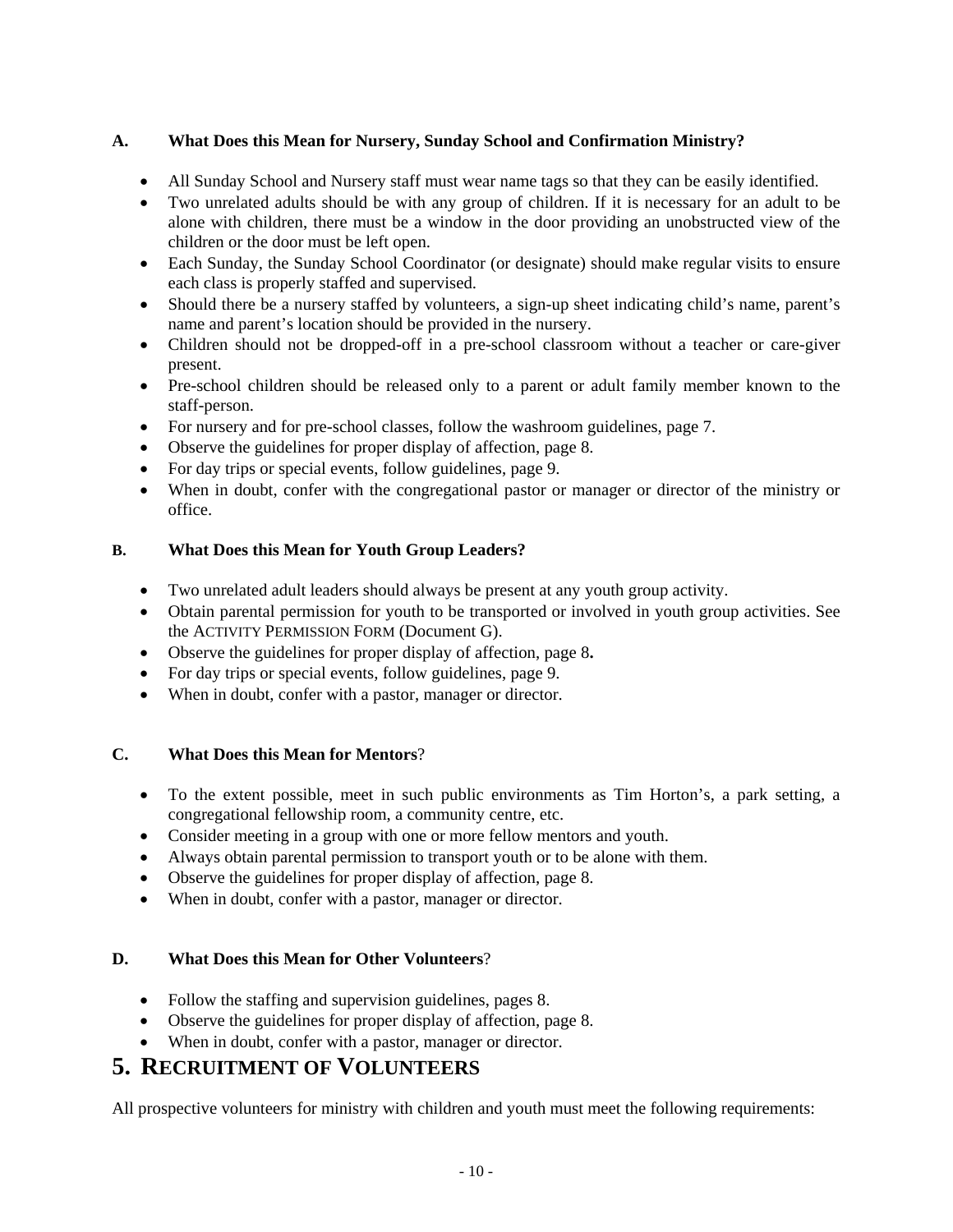- active participation in an ELCIC congregation or ministry for at least six months, or a letter of recommendation from a former pastor;
- attendance at an session to review this policy;
- signing of a VOLUNTEER MINISTRY COVENANT (Document A);
- completion of a VOLUNTEER APPLICATION FORM (Document B);
- participation in an interview;
- a reference check;
- a *police records check* if required.

### **REVIEW OF THE POLICY**

All prospective volunteers for ministry with children and youth must attend an introductory session to review this policy. These sessions will be offered by the congregation, ministry or office for groups or individuals as required. A copy of the *Policy to Protect Children, Youth and Other Vulnerable People in the ELCIC* will be provided to all prospective volunteers with the expectation that they read the material and become familiar with the contents.

### **VOLUNTEER APPLICATION**

Prospective volunteers for ministry with children and youth must complete a VOLUNTEER MINISTRY COVENANT (Document A) and VOLUNTEER APPLICATION FORM (Document B). (To protect the church from legal liability and for the protection of all volunteers, every prospective ministry leader – including established or long-time members of the ELCIC – must complete the VOLUNTEER APPLICATION FORM.)

The VOLUNTEER APPLICATION FORM is critical in protecting the church from legal action if a case of abuse occurs in which a church volunteer is involved. To protect vulnerable people and to be protected from liability, the church must take reasonable action in screening and supervising the volunteers involved in any work with children, youth or other vulnerable people. A court can find the church legally liable if it is less than systematic and therefore negligent in screening volunteers. By having prospective volunteers fill out a VOLUNTEER APPLICATION FORM, the church greatly reduces the potential for abuse and the resultant liability.

The pastor of a congregation or the manager or director of an ELCIC ministry or office will monitor the status of the application process and will ultimately place completed material in a secure *Volunteer Placement File* containing:

- Volunteer Ministry Covenant (Document A)
- Volunteer Application Form (Document B)
- Volunteer Interview Form (Document C)
- Volunteer References Verification Form (Document D)
- Volunteer Approval Form (Document F)
- Police records check report (if required)

### **INTERVIEW**

An interview, conducted by two people authorized by a congregational council or the manager or supervisor of an ELCIC ministry or office, provides an opportunity to review the important items from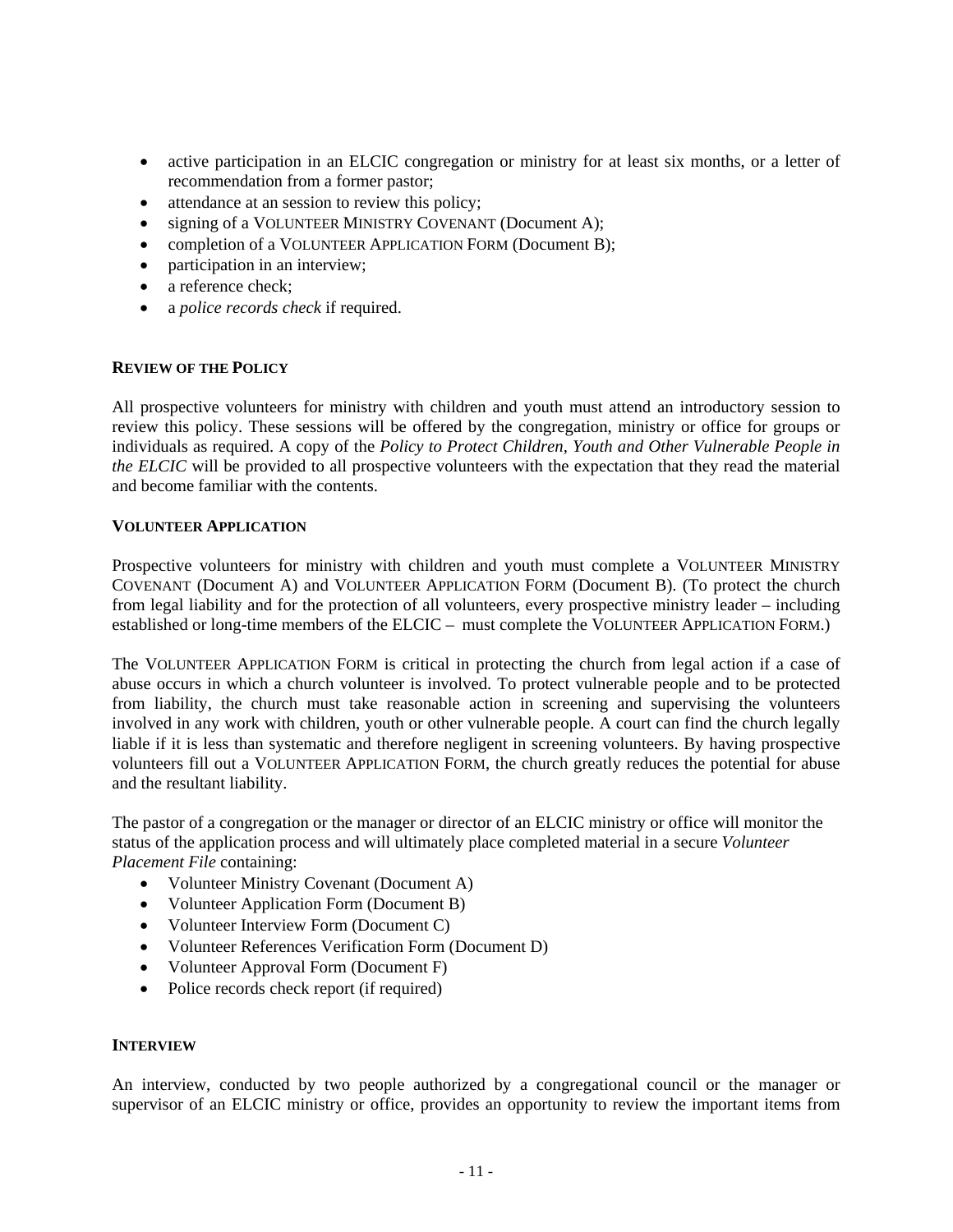the VOLUNTEER MINISTRY COVENANT (Document A) and VOLUNTEER APPLICATION FORM (Document B) in a personal setting. The interviewers can ask follow-up questions and questions of clarification. The information given in the interview will be available only to the interviewers and the congregational pastor or the manager or director of an ELCIC ministry or office. The interview will allow the prospective volunteer the opportunity to ask questions about various children's ministries and the reasons behind our child protection procedures.

### **REFERENCE CHECK**

Three personal references are requested on the VOLUNTEER APPLICATION FORM (Document B). References that are acceptable are limited to the following:

- Former or present pastor;
- Long-time friend (minimum of 5 years);
- One parent (for minors);
- Teacher (for minors);
- Congregational member (who has sufficient strength of relationship to comment on the individual's personal habits and character);
- Employer or colleague.

At least two of these references will be contacted and asked to affirm the appointment of the volunteer. The person making the contacts, the date, and a summary of the reference's comments will all be recorded on the VOLUNTEER REFERENCES VERIFICATION FORM (Document D) which will become part of the individual's *Volunteer Placement File*. A suggested VOLUNTEER REFERENCE VERIFICATION SCRIPT (Document E) can be used for telephone follow-up when screening applications.

### **POLICE RECORDS CHECK**

The right to ask for a *police records check* for volunteers is reserved by the ELCIC. (All salaried staff submit to a *police records check* for their own protection and for the protection of the church.)

A *police records check* will always be required in those instances where someone is a new resident or unknown to the church community or where an applicant's references cannot be fully verified. Minors (under 16 years of age) are exempt from a *police records check*.

The cost for a *police records check* requested by the ELCIC will be borne by the church.

The *police records check* report is to be brought to the pastor, manager or director. If there is no criminal record of any sort, the volunteer may be considered for ongoing service in the church. If there is a record or information which raises some concern, the pastor and Congregational Council chairperson, or the management team of an ELCIC ministry or office will meet to discuss and resolve the matter.

If the offense is other than child or sexual abuse, the volunteer may proceed with ministry in the church provided both the pastors and the Congregational Council chairperson or the management team agree.

The following are criteria to consider when evaluating the information: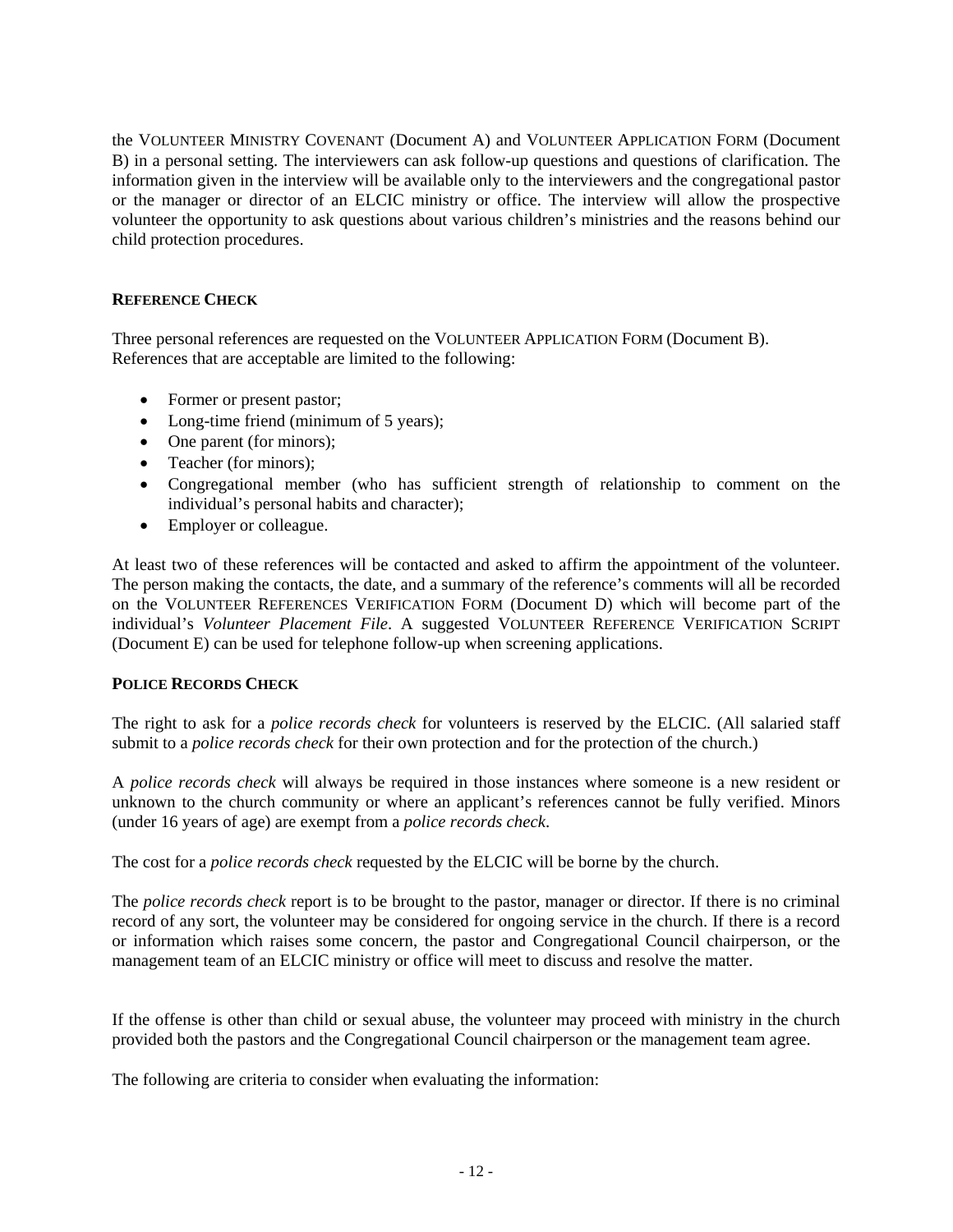- The number and type of convictions;
- The age and circumstances of the offender at the time of the offense;
- The length of time between past criminal activity and the present;
- The conduct and circumstances of the individual since the offense; and
- The likelihood of the individual repeating the offense.

If any offense is related to the abuse of children or is of a sexual nature, the prospective volunteer will not be approved for ministry with children, youth or vulnerable people in the ELCIC.

The information contained in the *police records check* report is considered strictly confidential. Only the pastor and Council chairperson or the manager or director of an ELCIC ministry or office can be privy to the information.

A copy of any submitted *police records check* report will be kept in the confidential, secure *Volunteer Placement File.*

### **APPROVAL**

The pastor, manager or director will review the materials and complete the VOLUNTEER APPROVAL FORM (Document F). A *prospective volunteer* becomes an *approved volunteer* once the pastor, manager or director signs the VOLUNTEER APPROVAL FORM. All volunteer application materials will be kept in a confidential, secure *Volunteer Placement File* for a minimum of 7 years.

### **DISQUALIFICATION**

*Kinds of criminal convictions which disqualify individuals from working with children and youth:*

- A criminal conviction for a sexual offense involving a minor would disqualify an applicant.
- Other crimes would strongly suggest that a person should not be considered for work with minors in the ELCIC. At the same time, some crimes would not result in automatic disqualification because they would not suggest a risk of abuse or molestation. For example, some property offenses would not be included in this list, particularly if the offense occurred long ago and the individual has a long history of impeccable behaviour.

### *Will religious conversion make a difference for someone who has been guilty of past abuse?*

No. Occasionally, a person may freely admit to a prior incident, but insist that they have since had a conversion experience and that they now present no risk whatever. The safest course is to encourage such an individual to work in the church, but in a position not involving access to children, youth or other vulnerable people. This is a reasonable accommodation of the individual's desire to serve in the ELCIC.

A church that permits such an individual to work with children, youth or other vulnerable people, on the basis of the professed religious conversion, will have a virtually indefensible position should another incident of abuse occur. The defense – that the abuser claimed to have been converted – would likely be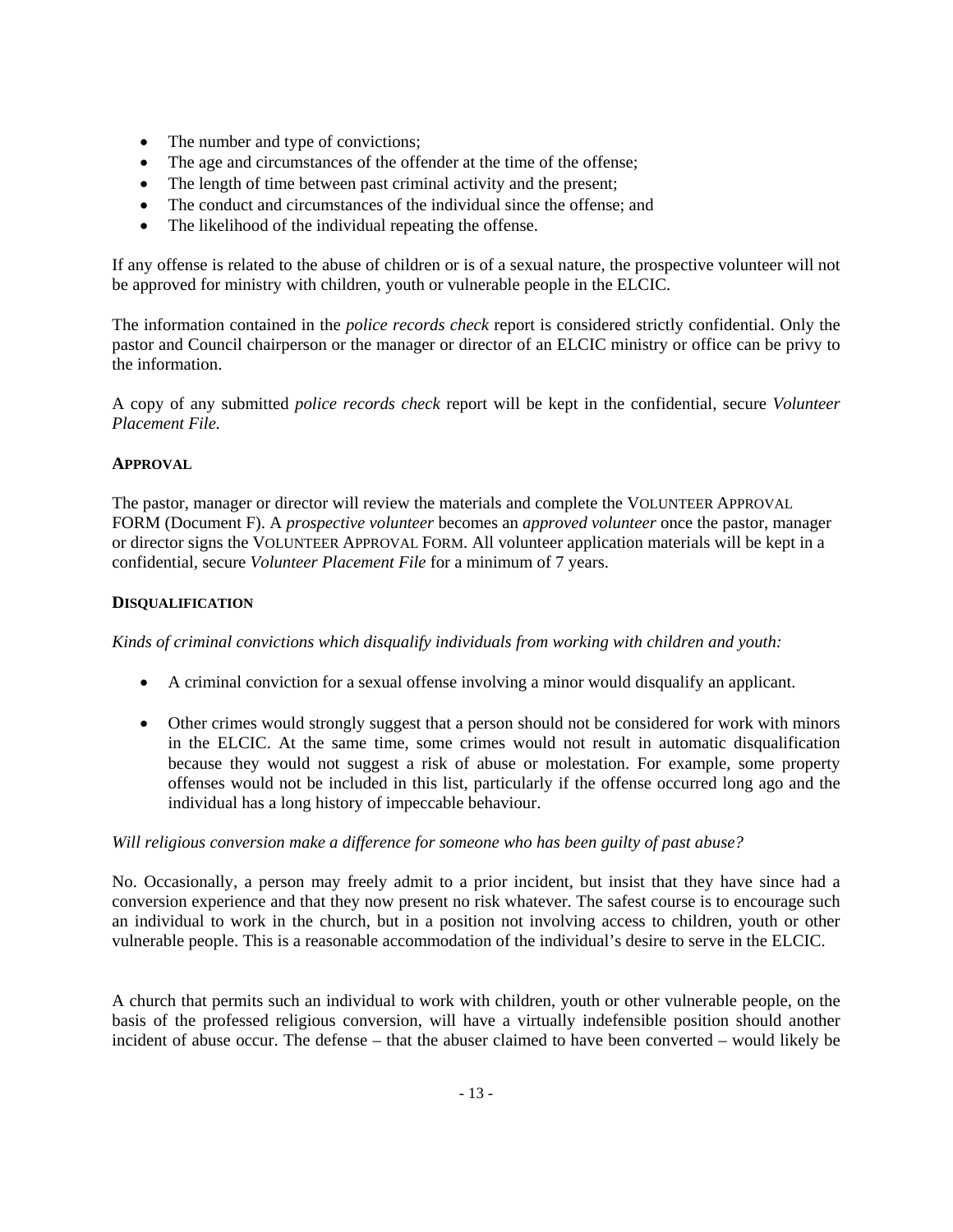viewed with derision by a civil court. Putting a known abuser in a position involving access to children, youth or other vulnerable people is taking an enormous risk.

### **6. INCIDENT REPORTING PROCEDURES**

Anyone who has concerns regarding the safety of a child must report it to the pastor, manager or director who will facilitate the contact with the appropriate child protection agency. The church's legal advisor will also be contacted.

Where a rostered minister is the object of an allegation, the Bishop of the synod in which the minister is rostered will be advised.

Abuse or neglect need not have already occurred for a child to be in need of protection; it is not necessary to wait until a child has been harmed to intervene.

### **DISCUSS SUSPICIOUS BEHAVIOUR IMMEDIATELY**

Any inappropriate conduct or relationships between volunteers and a child, youth or other vulnerable person must be confronted immediately and investigated. Prompt warnings must be issued when appropriate, and the situation monitored very closely. The volunteer's services should be terminated immediately for continued violation of sufficient gravity. Sunday School staff, Confirmation Ministry mentors, Youth Group coordinators and other ministry leaders should note when a youth or child appears aloof or withdrawn, or exhibits a marked personality change. This may indicate a problem that deserves attention.

### **WHEN AN ALLEGATION OCCURS**

If any volunteer leader has concern for the safety or well-being of any child, youth or other vulnerable person in the ELCIC s/he should report it immediately to the pastor, manager or director who will offer support and assistance in reporting the concern. The pastor, manager or director will contact the church's lawyer and will obtain from the concerned person all information necessary to complete the SUSPECTED ABUSE REPORT FORM (Document I).

If the alleged perpetrator is a volunteer in the ELCIC s/he will be advised of the allegation and suspended from his or her duties. S/he will be advised to seek legal counsel. Pastoral care will be offered to all involved.

If the alleged perpetrator is a rostered minister, the incident will be immediately reported to Bishop of the Synod in which the minister is rostered.

If the alleged perpetrator is a non-rostered employee, the incident will be immediately reported to their immediate supervisor.

### **RESPONDING TO A CHILD, YOUTH OR OTHER VULNERABLE PERSON**

When a child, youth or other vulnerable person first comes to you, be sure to take his or her word seriously. Don't deny the problem, but stay calm and listen to the individual. Give emotional support,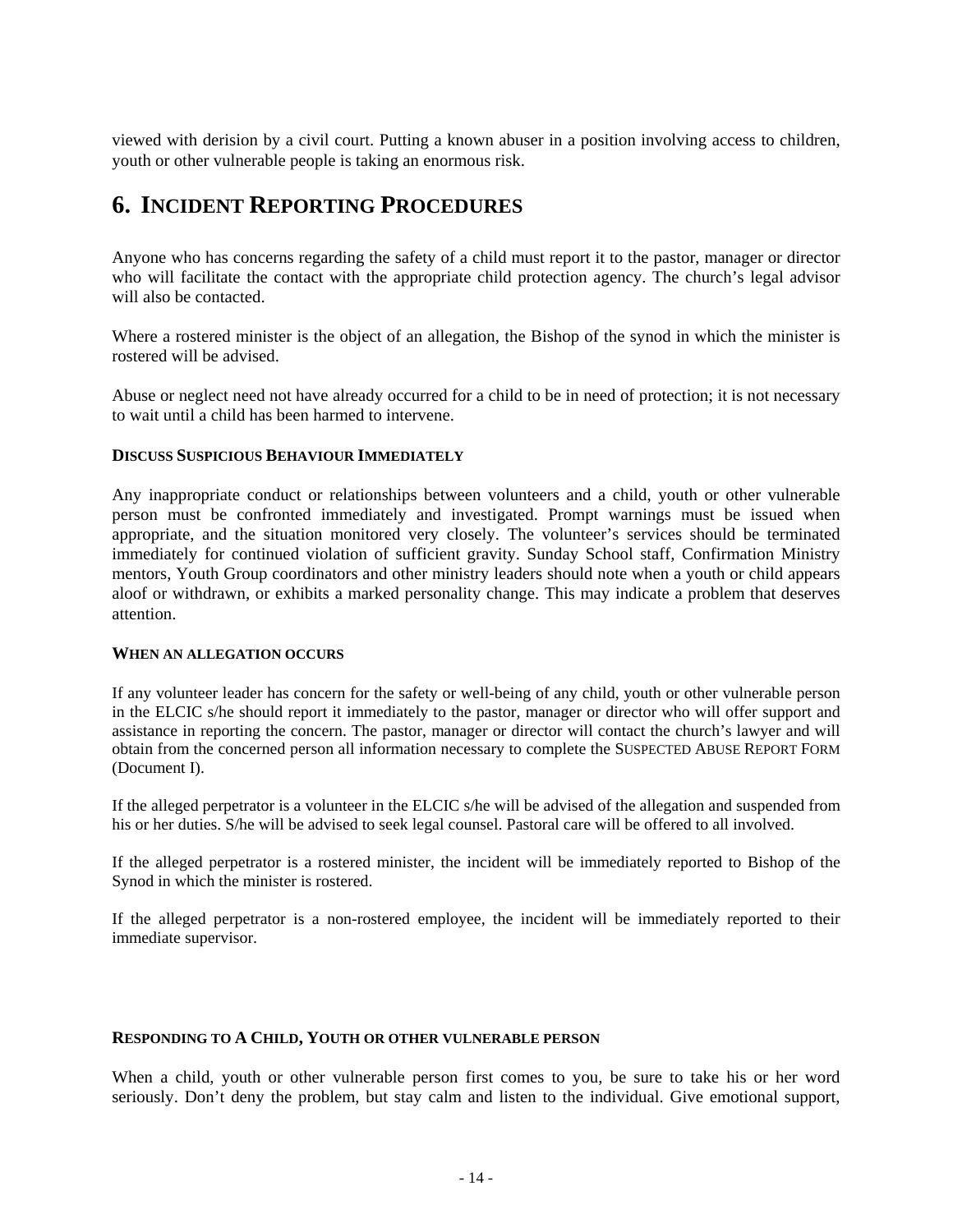reminding the individual that he or she is not at fault. Tell the individual that he or she was right in telling you about the problem. Do not promise the individual that "you will not tell anyone."

### **CONFIDENTIALITY**

In these matters it is important to keep the information restricted to those who need to be advised. This means that all suspicions of abuse should be directed only to the pastor, bishop, manager or director or immediate supervisor.

The only claim of confidentiality which overrides the legal duty to report may be that of solicitor-client privilege. Thus physicians, clergy and others who consider their professional relationships confidential for certain purposes are not exempt from the duty to report child abuse or neglect.

### **RESPONSIBILITY OF THE MINISTER, MANAGER OR DIRECTOR**

As soon as possible after an incident is disclosed the minister, manager or director will:

- In conversation with the person who has made the disclosure, complete the SUSPECTED ABUSE REPORT FORM. (Document I).
- Advise the person who has made the disclosure to maintain his/her own detailed notes including names, dates, times, places, etc.
- Assist the person who has come to you to contact appropriate authorities. An in-depth investigation will be left to professionals who are familiar with such cases.
- Take the allegations seriously without prejudging the situation and reach out to the victim and the victim's family. Showing care and support help to prevent further hurt and extending whatever pastoral resources are appropriate. The care and safety of the victim is the first priority.
- Treat the accused with dignity and support. If the accused is an approved volunteer, that person should be suspended from his or her duties until the investigation is finished. If the person is a paid employee, arrangements should be made to either maintain or suspend his or her income until the allegations are cleared or substantiated.

### **PROTECTION FROM LIABILITY**

Church personnel are required to immediately report to the appropriate local authorities any suspected case of child abuse. It is not a breach of confidence between church personnel and the child involved. No person is personally liable for anything done or omitted in good faith in the exercise of this responsibility. Church leaders are accountable to God to protect God's children. Although protecting parents as much as possible from undue interference by outside authorities may be desirable, the protection of children from abuse is more important.

As part of a child protection investigation, social workers are required under the Child and Family Services Act to assess:

- the child's current state of health;
- their sense of safety and their views of abuse;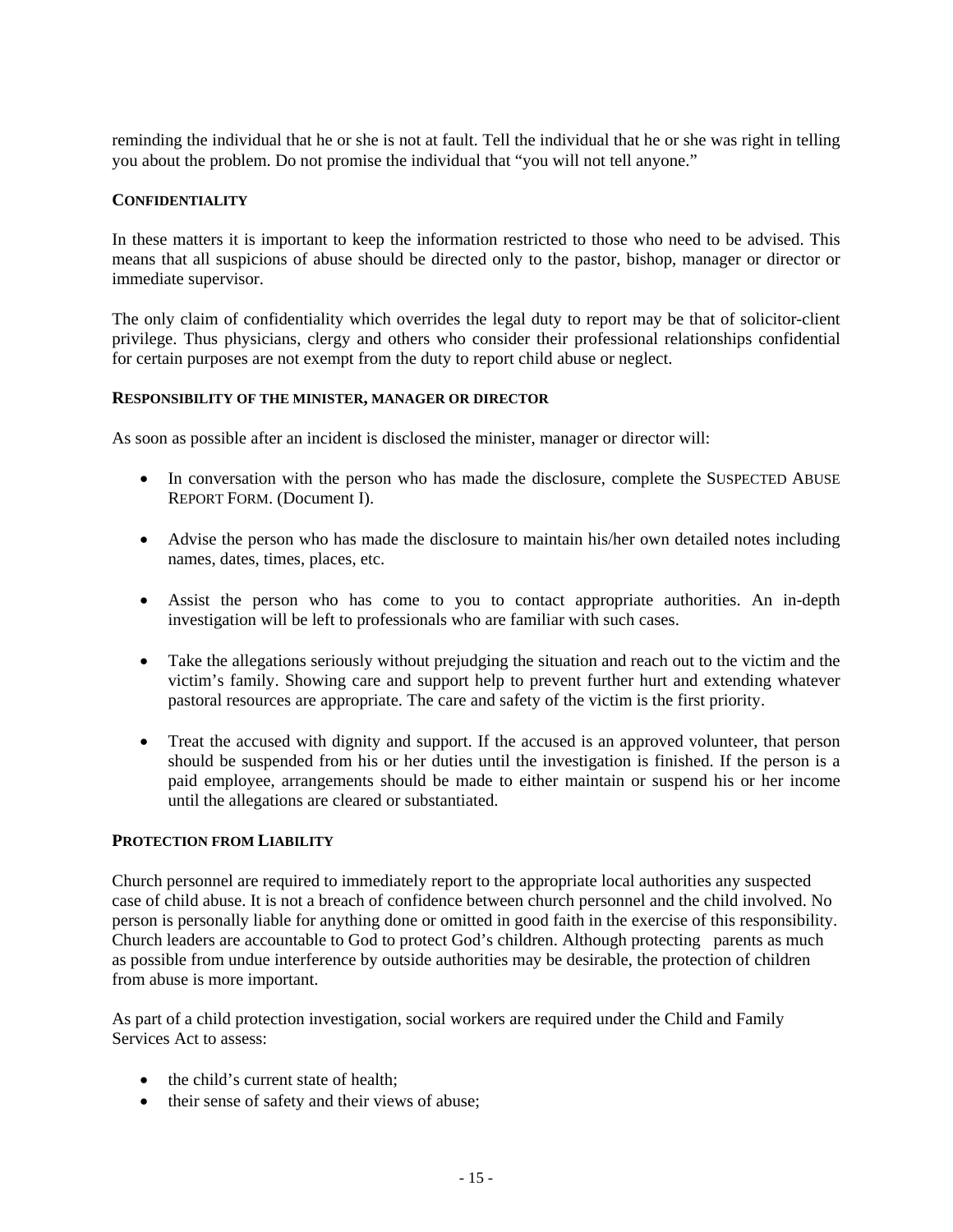- previous abuse, neglect or harm; and
- the ability of the parent(s) to care for and protect the child.

The social worker will talk to people who have contact with the victim and family. They may request records or other types of information. They are entitled to whatever information is needed to complete an investigation. If denied access to a record, they can seek a court order.

### **WHO MUST REPORT**

All persons who have "reasonable grounds to suspect that a child is or may be in need of protection" have an obligation to report.

### **REPORT FOLLOW-UP**

A SUSPECTED ABUSE FOLLOW-UP REPORT FORM (Document J) should always be completed by a pastor following a report of suspected abuse. Completed SUSPECTED ABUSE REPORT FORM (Document I) and SUSPECTED ABUSE FOLLOW-UP REPORT FORM (Document J) should be kept in a confidential file.

### 7. Response to Allegations of Abuse

Realistically, no practical prevention strategy is completely effective. An accusation of sexual abuse may occur in any church. The *Policy to Protect Children, Youth and other Vulnerable People in the ELCIC* contains an approved strategy to respond to allegations of abuse.

The ELCIC response strategy recognizes the following underlying principles:

- All allegations are to be taken seriously.
- Situations must be handled forthrightly with due respect for people's privacy and confidentiality.
- Full co-operation must be given to civil authorities under the guidance of the church lawyer.
- Adequate care must be shown for the well-being of victims.
- The victim should not be held responsible in any way.

### **RECORDS**

Records of volunteer applications and related material will be maintained. Records shall be kept at least seven years in a safe and accessible location, honouring their confidentiality.

### **SPOKESPERSON**

The pastor or Congregational Council chairperson or manager or director of an ELCIC ministry or office will serve as the spokesperson for the congregation, ministry or office. S/he will speak to the media and the congregation, ministry or office regarding the matter in a discreet, informed, truthful and diplomatic way.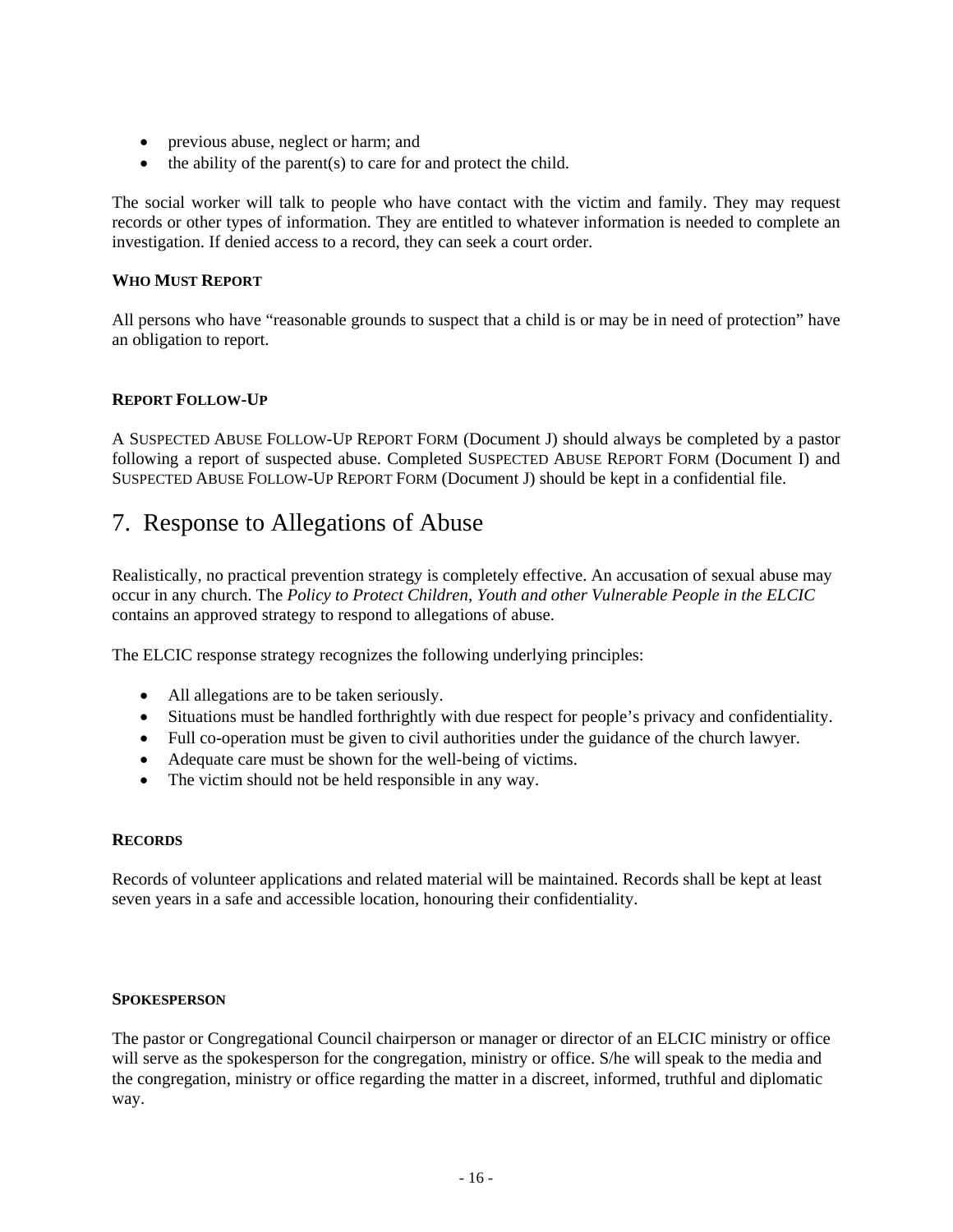### **POSITION OF THE CONGREGATION, MINISTIRY OR OFFICE**

In the case of an allegation of abuse, the following points would be made until all of the facts are uncovered and the case reviewed:

- It is always tragic when individuals are abused or exploited.
- The congregation/ministry/office is aware of the toll which any form of abuse takes.
- Careful precautions have been taken to protect the children entrusted to church's care.
- Accusations of abuse are distressing to the church.
- The congregation/ministry/office will do all in its power to address any needs in this situation.
- For the welfare of those involved, all information has been directed to the appropriate authorities.

### **CONDUCT AND COUNSEL**

The ELCIC congregation/ministry/office will not engage in denial, minimization, or blame.

- It will not be denied that the incident occurred; all allegations are taken seriously. Once a formal complaint has been made, even if there is clear evidence to the contrary, the church is under a responsibility to follow this policy's process.
- The nature of the incident will not be minimized by saying such things as "It only happened once," or "It wasn't that serious."
- The victim or the victim's family will not be blamed.
- The church will not be accusatory.

Divulging details of an accusation in any public interview will not be tolerated. The church will endeavour to have its lawyer present while answering any investigative questions from the police or social service agencies. The accused will be advised to seek legal counsel and will be offered pastoral care.

### **8. IMPLEMENTATION AND ACCOUNTABILITY**

The topic of abuse and the introduction of the *Policy to Protect Children, Youth and Other Vulnerable People in the ELCIC* will create a variety of reactions among church members. Many will solidly support the adoption of the policy. Some will have questions while some may have reservations.

The need for such a policy will be presented in introductory sessions and opportunity for feedback will be provided. The pastor, congregational council chairperson, manager or director will be available to address concerns and provide specific answers about the policy.

### **PRESENTATION OF THE POLICY**

The following key points will be made:

- Sexual abuse can happen in the church.
- One incident can devastate a child, a family and the church.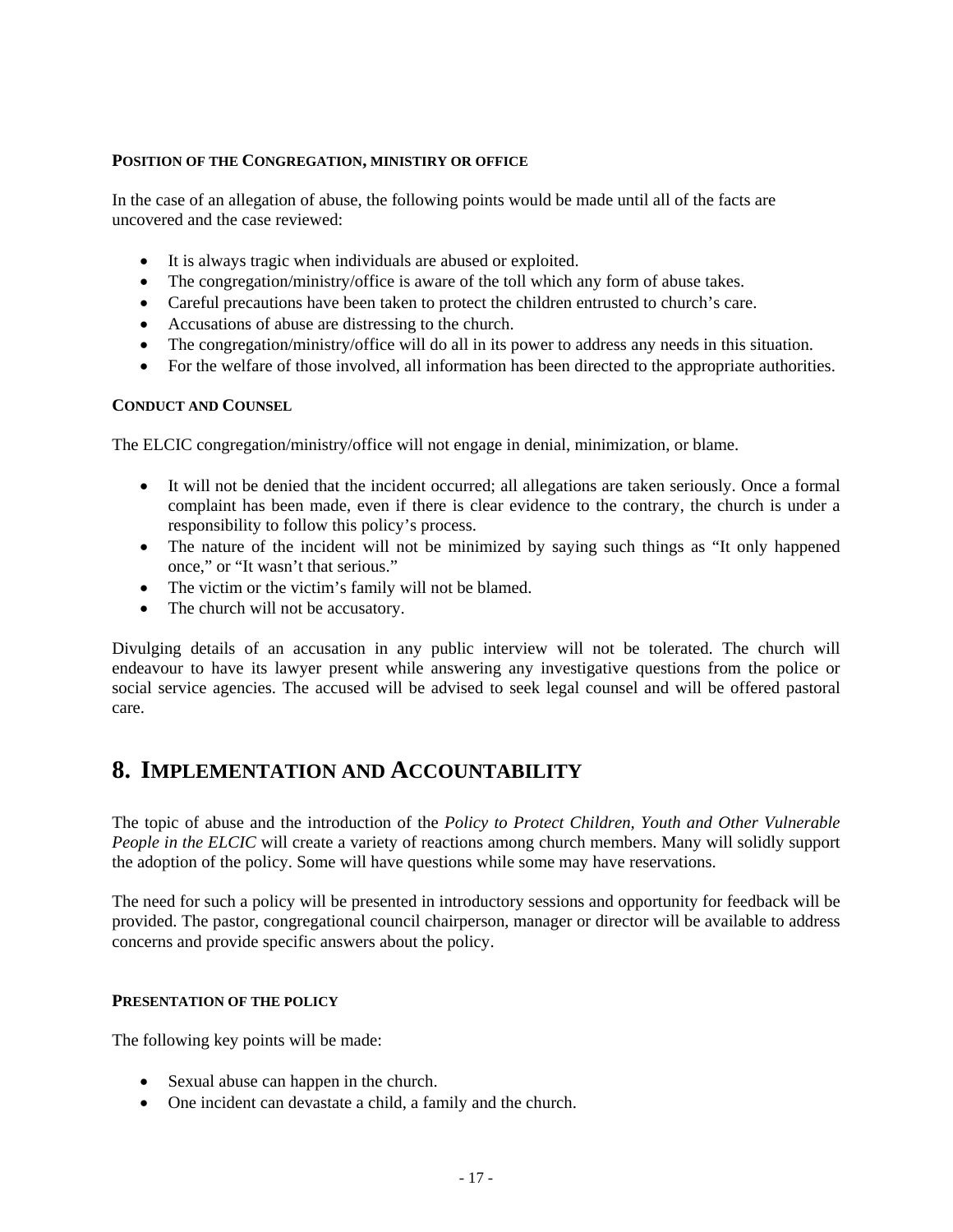- The legal liabilities can be enormous.
- Church leaders may be held liable.
- A prevention program can reduce risk through relatively simple procedures.

On an ongoing basis, members of the congregation will be kept informed of the key issues pertaining to abuse and why a decision was made to establish a prevention plan. This will continue to nurture a commitment within the church membership to maintain a safe environment for all children, youth and other vulnerable people. The climate in these presentations will be one of hope. The church community will realize that the ELCIC is taking action to address the real needs of our community. The focus will be upon the great responsibility God has given to us to care for our children.

### **MONITORING OF THE POLICY**

Ministry leaders –especially the pastor, Sunday school coordinators, christian education cCommittee members, youth advisors – will review the guidelines set out in the policy as part of program planning. This monitoring will examine the following:

- Have volunteers/staff been trained regarding these policies?
- Are volunteers/staff following the required policies and procedures?
- What obstacles exist to compliance with these policies?
- What is the level of cooperation?
- Do sufficient materials exist for training and information?
- Are the policies current and readily available?

If problems exist in the policies, they should be brought to the attention of the pastor, manager or director. Helpful revisions that do not sacrifice the integrity of the policy are welcomed.

### **EDUCATION OF SALARIED STAFF AND VOLUNTEERS**

Routines will be established for the training of all new staff and volunteers who serve the church.

### **A. Salaried Staff**

Salaried staff who will be working with children or youth will be introduced to the *Policy to Protect Children, Youth and Other Vulnerable People* upon being called or hired. A police records check is mandatory.

### **B. New Volunteers**

Training or orientation sessions about the policy will occur in the congregation/ministry, office at least once a year. Depending upon the circumstances and the time of year, an individual training session may also be offered for a volunteer who joins a program mid-Year.

Individuals who apply to begin in ministry after a program is under way must still complete the